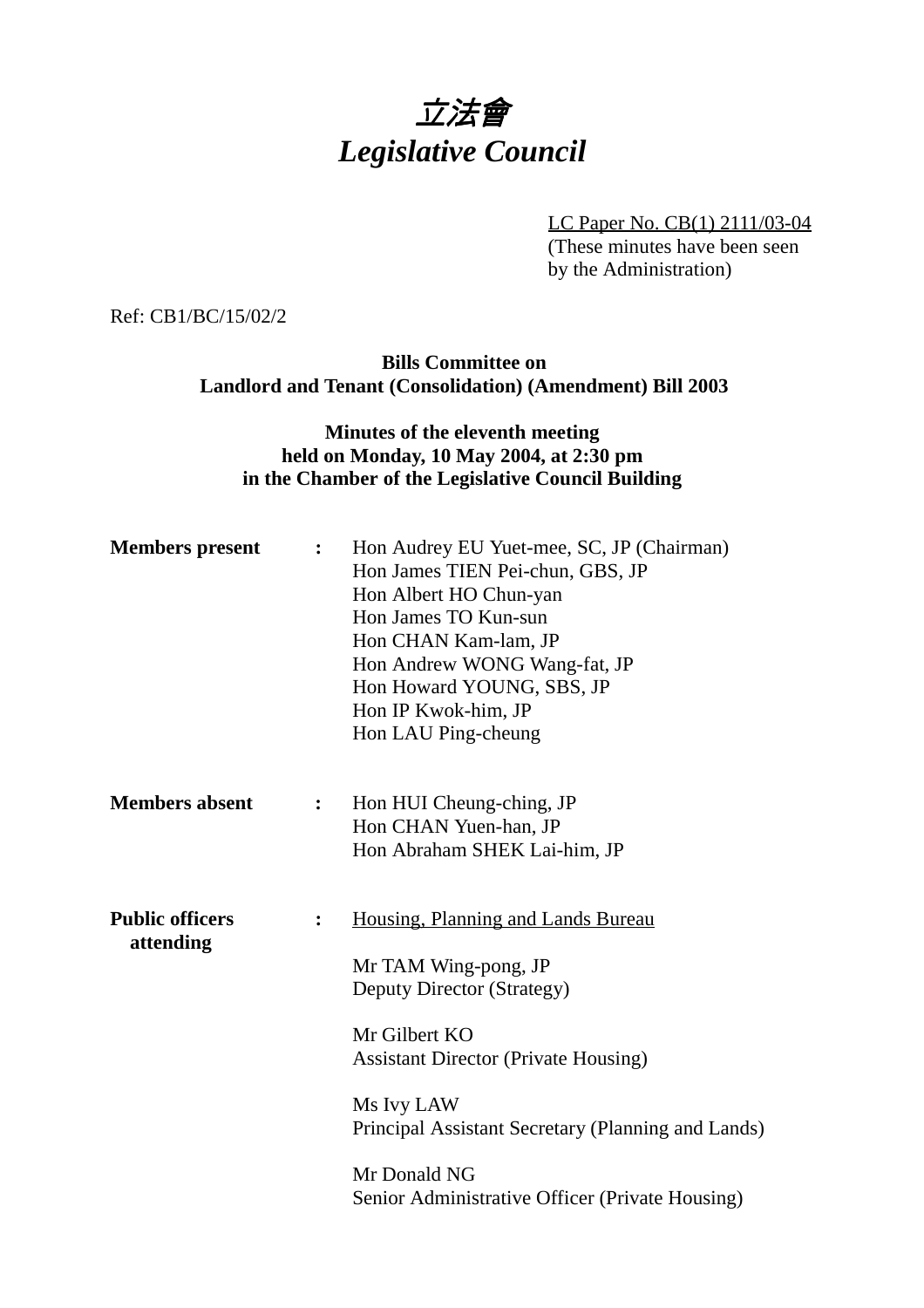|                            |              | <b>Department of Justice</b>                        |
|----------------------------|--------------|-----------------------------------------------------|
|                            |              | Mr John WILSON<br><b>Consultant Counsel</b>         |
|                            |              | Ms Carmen CHU<br><b>Senior Government Counsel</b>   |
|                            |              | <u>Rating and Valuation Department</u>              |
|                            |              | Mr WONG Chun-shiu, JP<br>Deputy Commissioner        |
|                            |              | Mr LO Hing-chung<br><b>Assistant Commissioner</b>   |
|                            |              | Mr CHAN Kwok-fan<br><b>Senior Rent Officer</b>      |
| <b>Attendance by</b>       |              | <b>Urban Renewal Authority</b>                      |
| invitation                 |              | Mr Trevor KEEN<br>Coordinator (Corporate Strategy)  |
|                            |              | Mr Ian WONG<br>General Manager (Property and Land)  |
|                            |              | Mr Eddie SO<br>General Manager, External Relations  |
| <b>Clerk in attendance</b> | $\mathbf{r}$ | Miss Becky YU<br>Chief Council Secretary (1)1       |
| <b>Staff in attendance</b> |              | Ms Bernice WONG<br><b>Assistant Legal Adviser 1</b> |
|                            |              | Mrs Mary TANG<br>Senior Council Secretary (1)2      |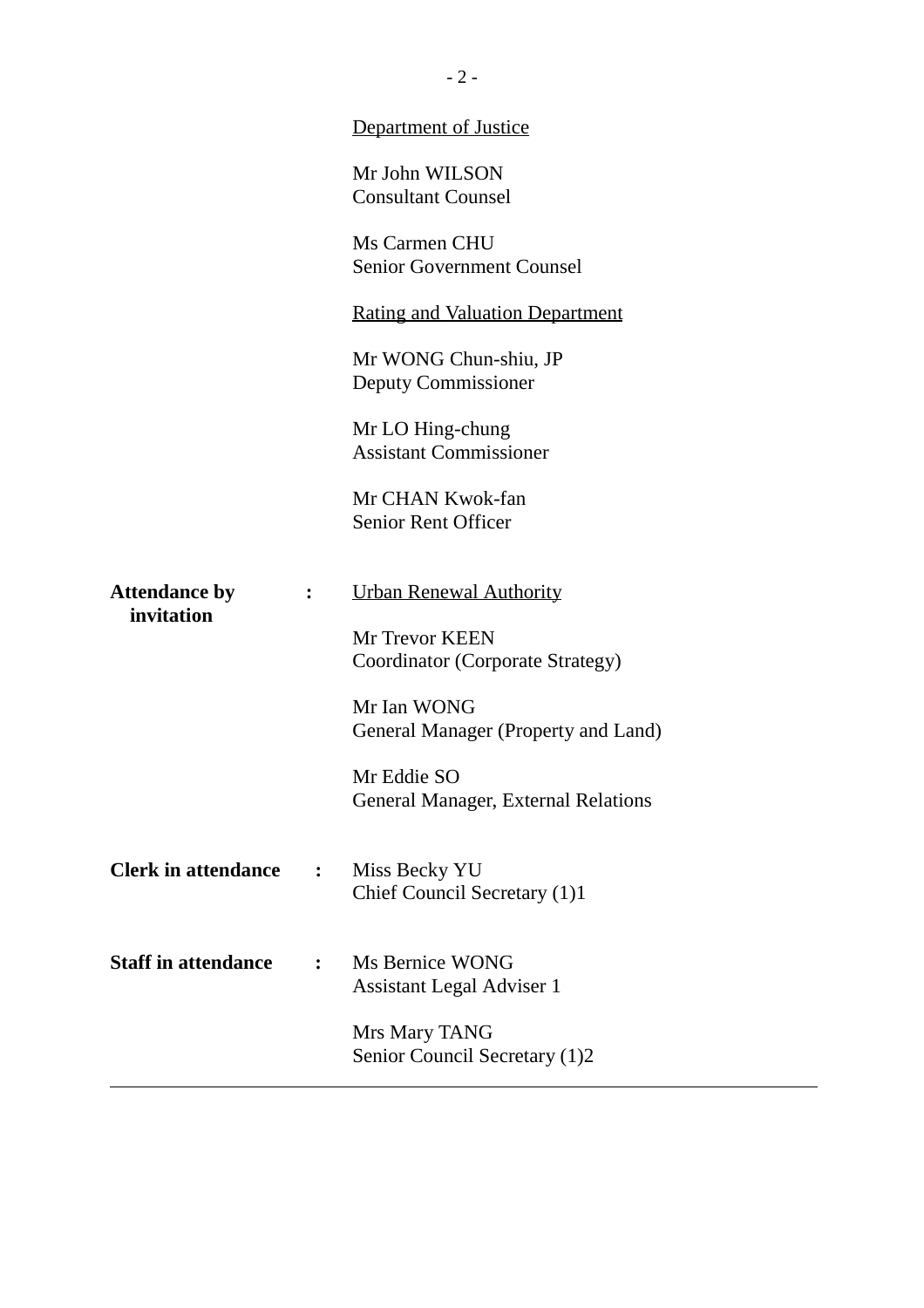- 3 -

| I.  | <b>Confirmation of minutes</b>                                                      |                                                                                                                                                   |
|-----|-------------------------------------------------------------------------------------|---------------------------------------------------------------------------------------------------------------------------------------------------|
|     | (LC Paper No. CB(1) 1739/03-04                                                      | -- Minutes of the meeting held on<br>15 April 2004                                                                                                |
|     | LC Paper No. CB(1) 1740/03-04                                                       | Minutes of the meeting held on<br>$  \,$<br>23 April 2004)                                                                                        |
|     | The minutes of the meetings held on 15 and 23 April 2004 were confirmed.            |                                                                                                                                                   |
| II. | <b>Meeting with deputation and the Administration</b>                               |                                                                                                                                                   |
|     | Meeting with Urban Renewal Authority (URA)<br>(LC Paper No. CB(1) 1742/03-04(01) -- | URA's response to the list of follow-<br>up actions arising from the discussion<br>on 15 April 2004)                                              |
|     | Meeting with the Administration                                                     |                                                                                                                                                   |
|     | (LC Paper No. CB(1) 1594/03-04(02) --                                               | Draft Committee Stage amendments<br>be<br>(CSAs)<br>to<br>moved<br>by<br>Hon Albert HO Chun-yan                                                   |
|     | LC Paper No. CB(1) 1742/03-04(02) --                                                | List of follow-up actions arising from<br>the discussion on 23 April 2004                                                                         |
|     | LC Paper No. CB(1) 1742/03-04(03) --                                                | Administration's response to items 1<br>of<br>LC<br>Paper<br>and<br>2<br>No.<br>$CB(1)$ 1742/03-04(02)                                            |
|     | LC Paper No. CB(1) 1742/03-04(04) --                                                | Administration's<br>letter<br>the<br>to<br>Chairman regarding Hon Albert HO's<br>proposed CSAs to the Bill                                        |
|     | LC Paper No. CB(1) 1742/03-04(05) --                                                | Information paper on "Ex gratia cash"<br>payments to domestic tenants in the<br>remaining projects of the former Land<br>Development Corporation" |
|     | LC Paper No. CB(1) 1742/03-04(06) --                                                | Third batch of draft CSAs proposed<br>by the Administration                                                                                       |
|     | LC Paper No. CB(1) 1742/03-04(07) --                                                | Consolidated list of follow-up actions<br>arising from previous meetings (as at<br>7 May 2004))                                                   |

2. The Committee deliberated (Index of proceedings attached at **Annex A**).

## 3. The Administration was requested to -

(a) include in the speech to be delivered by the Secretary for Housing, Planning and Lands at the resumption of the Second Reading debate of the Bill URA's undertaking, inter alia, that eligible domestic tenants affected by the remaining 12 projects announced by the former Land Development Corporation would continue to receive compensation calculated in accordance with the compensation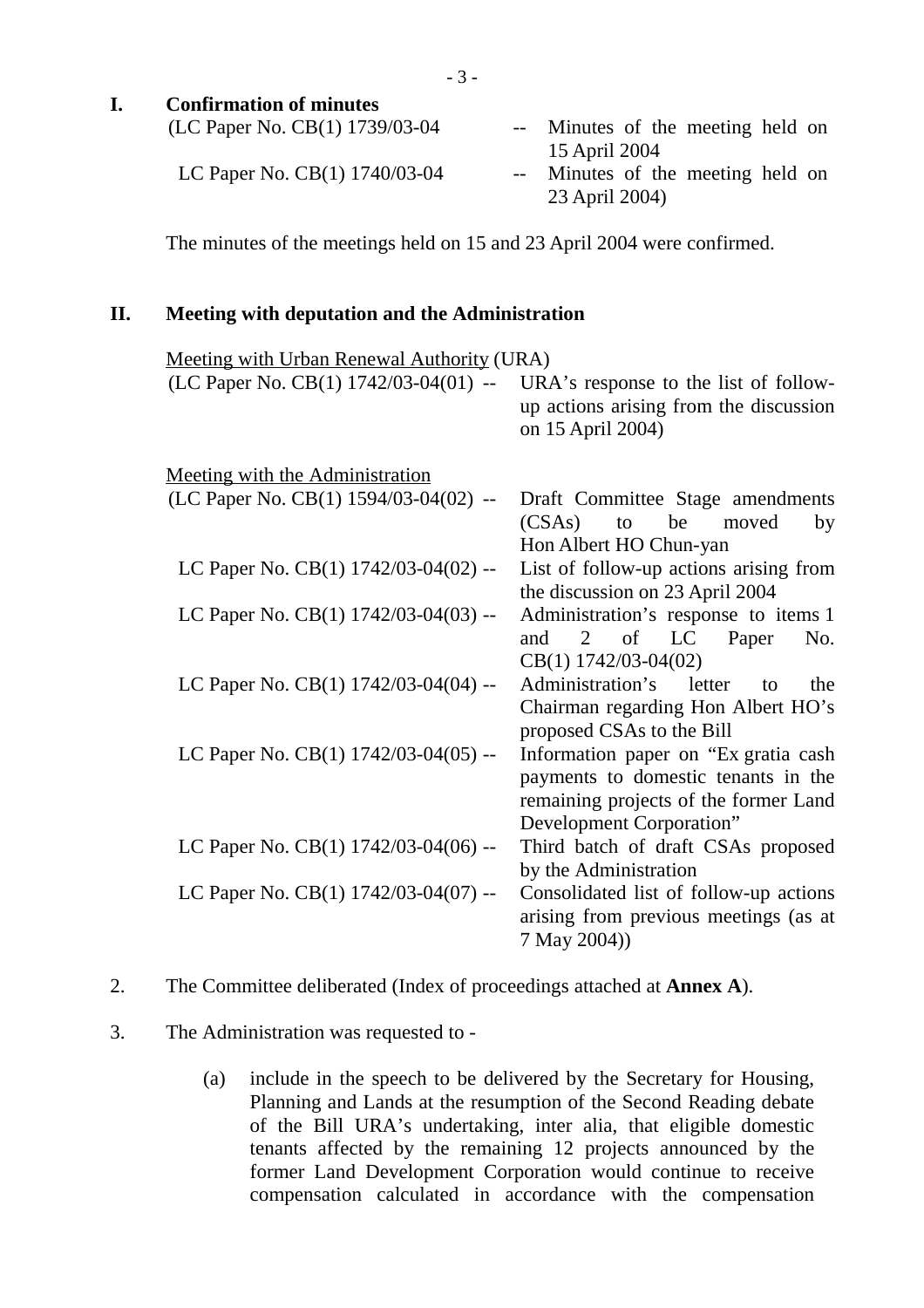formula adopted before the enactment of the Bill, and confirmation that URA had accorded priority to these remaining projects by including them in its latest approved Corporate Plan;

- (b) refine the drafting of the Chinese version of clause 5(2);
- (c) advise the application of clause 5(2A)(c) having regard to the prevailing provisions under section 116(5) of the Landlord and Tenant (Consolidation) Ordinance (Cap. 7); and
- (d) include "sub-tenant" under respondent's name in Forms 22A and 22B.
- 4. The meeting ended at 4:30 pm.

Council Business Division 1 Legislative Council Secretariat 10 June 2004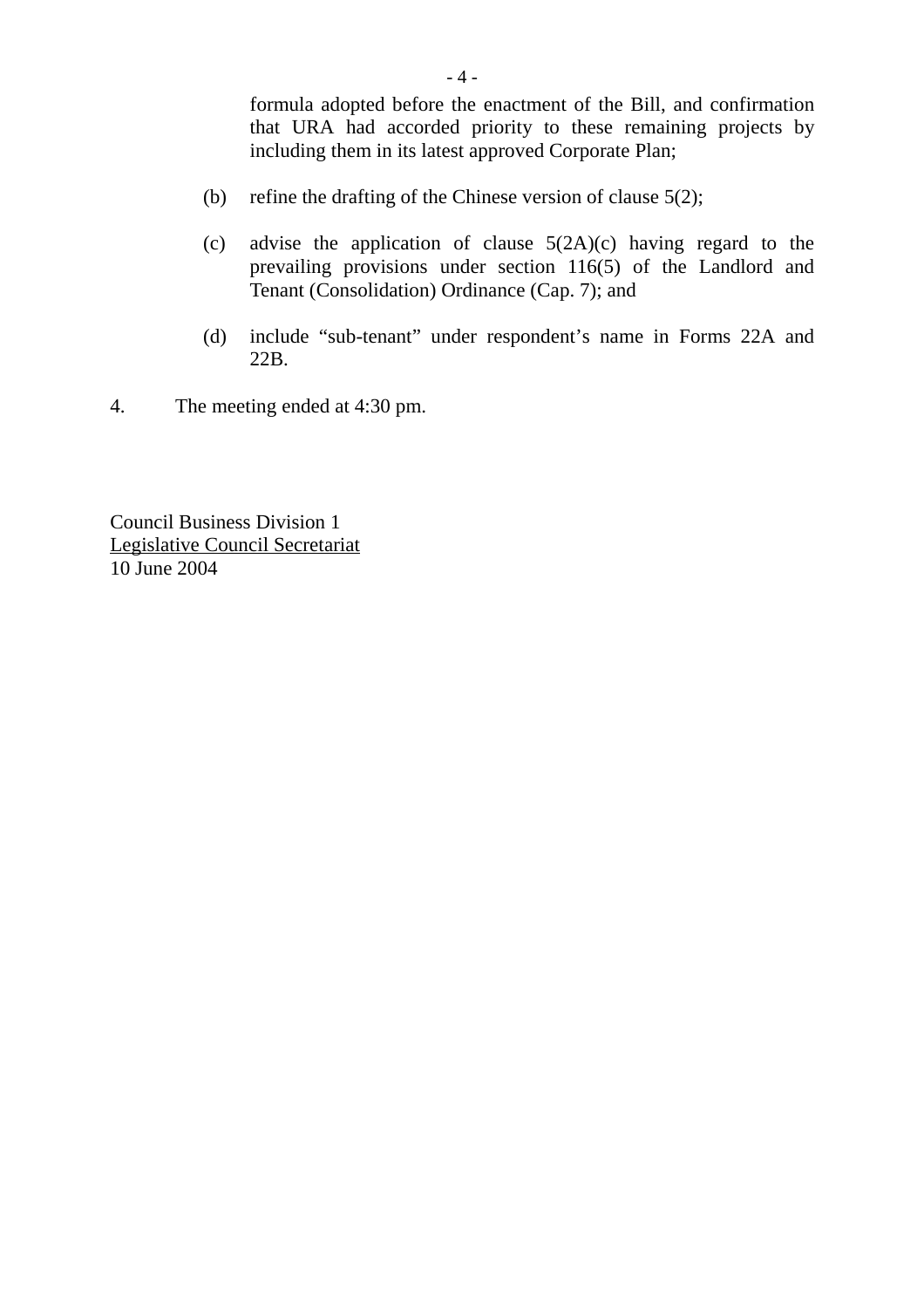## **Proceedings of the meeting of the Bills Committee on Landlord and Tenant (Consolidation) (Amendment) Bill 2003 Meeting on Monday, 10 May 2004, at 2:30 pm in the Chamber of the Legislative Council Building**

| <b>Time marker</b> | <b>Speaker</b>                                      | Subject(s)                                                                                                                                                                                                                                                                                                                             | <b>Action required</b> |
|--------------------|-----------------------------------------------------|----------------------------------------------------------------------------------------------------------------------------------------------------------------------------------------------------------------------------------------------------------------------------------------------------------------------------------------|------------------------|
| $000000 - 000402$  | Chairman                                            | Introductory<br>remarks<br>and<br>confirmation of minutes held<br>on 15 and 23 April 2004 (LC<br>Paper Nos. CB(1) 1739 and<br>$1740/03-04$ respectively)                                                                                                                                                                               |                        |
| 000403 - 000453    | Mr Trevor KEEN,<br>Urban Renewal<br>Authority (URA) | URA's latest<br>position<br>on<br>compensation<br>for<br>tenants<br>affected by<br>former<br>Land<br>Development<br>Corporation<br>(LDC) projects (LC Paper<br>CB(1) 1742/03-04(01)<br>Nos.<br>and $(05)$ )                                                                                                                            |                        |
| 000454 - 000655    | Chairman<br>Administration                          | Administration's support for<br>URA's decision (LC Paper No.<br>$CB(1)$ 1742/03-04(05))                                                                                                                                                                                                                                                |                        |
| 000656 - 000810    | Chairman<br>Mr James TO                             | (a) support for the proposed<br>retention<br>of<br>statutory<br>compensation for affected<br>tenants of the remaining<br>projects<br>announced<br>by<br>former LDC;<br>(b) concerned that URA would<br>not proceed with<br>the<br>projects as a result of the<br>proposed retention; and                                               |                        |
|                    |                                                     | (c) request for URA to accord<br>priority to redevelop the<br>remaining<br>former LDC<br>projects                                                                                                                                                                                                                                      |                        |
| 000811 - 001052    | Mr Trevor KEEN,<br><b>URA</b><br>Chairman           | URA's response that of the 13<br>remaining<br>former<br><b>LDC</b><br>projects, four were launched<br>by the Housing Society, one<br>affect<br>did<br>not<br>domestic<br>properties while the rest had<br>been included in the URA's<br>third corporate plan, which had<br>recently been approved by the<br><b>Financial Secretary</b> |                        |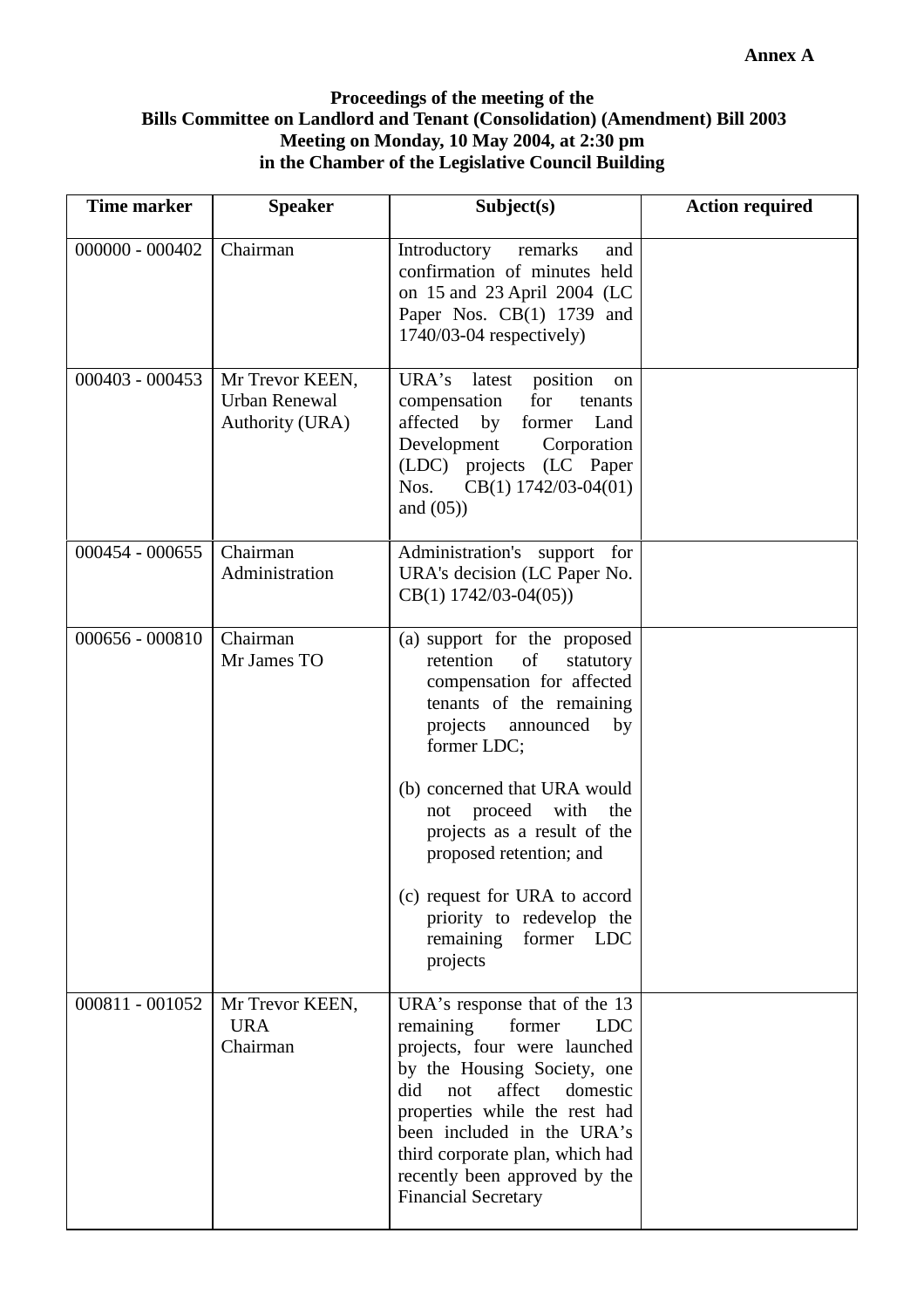| <b>Time marker</b> | <b>Speaker</b>                                                             | Subject(s)                                                                                                                                                                                                                                                                                                                                                                                                                                       | <b>Action required</b>                                                                                                                                                                                                                                                                                                                                                                                                                                                                                                                                                                                                                                                                        |
|--------------------|----------------------------------------------------------------------------|--------------------------------------------------------------------------------------------------------------------------------------------------------------------------------------------------------------------------------------------------------------------------------------------------------------------------------------------------------------------------------------------------------------------------------------------------|-----------------------------------------------------------------------------------------------------------------------------------------------------------------------------------------------------------------------------------------------------------------------------------------------------------------------------------------------------------------------------------------------------------------------------------------------------------------------------------------------------------------------------------------------------------------------------------------------------------------------------------------------------------------------------------------------|
| $001053 - 001203$  | Mr James TO<br>Chairman<br>Administration<br>Mr Trevor KEEN,<br><b>URA</b> | Administration's confirmation<br>that it would support URA's<br>proposed retention of statutory<br>compensation for<br>affected<br>tenants<br>of the<br>remaining<br>former LDC projects                                                                                                                                                                                                                                                         | Administration<br>The<br>to<br>include in the speech to be<br>delivered by the Secretary<br>for Housing, Planning and<br>Lands at the resumption<br>of the Second Reading<br>debate of the Bill URA's<br>undertaking, inter alia,<br>that<br>eligible<br>domestic<br>tenants affected by the<br>remaining 12 projects<br>announced by the former<br>LDC would continue to<br>receive<br>compensation<br>calculated in accordance<br>with the compensation<br>formula adopted before<br>the enactment of the Bill,<br>confirmation<br>that<br>and<br><b>URA</b><br>accorded<br>has<br>priority to these remaining<br>projects by including them<br>in its latest<br>approved<br>Corporate Plan |
| 001204 - 001252    | Mr IP Kwok-him<br>Chairman<br>Mr Trevor KEEN,<br><b>URA</b>                | Member's support for URA's<br>proposed retention of statutory<br>compensation, but<br>whether<br>URA's decision could be made<br>available in writing, such as<br>minutes of meetings of URA<br>Board<br>URA's<br>response that the<br>of URA<br>minutes<br>Board<br>meeting<br>would<br>not<br>be<br>circulated but its position had<br>already been set out in the<br>Annex to the Administration's<br>paper, which was prepared by<br>the URA |                                                                                                                                                                                                                                                                                                                                                                                                                                                                                                                                                                                                                                                                                               |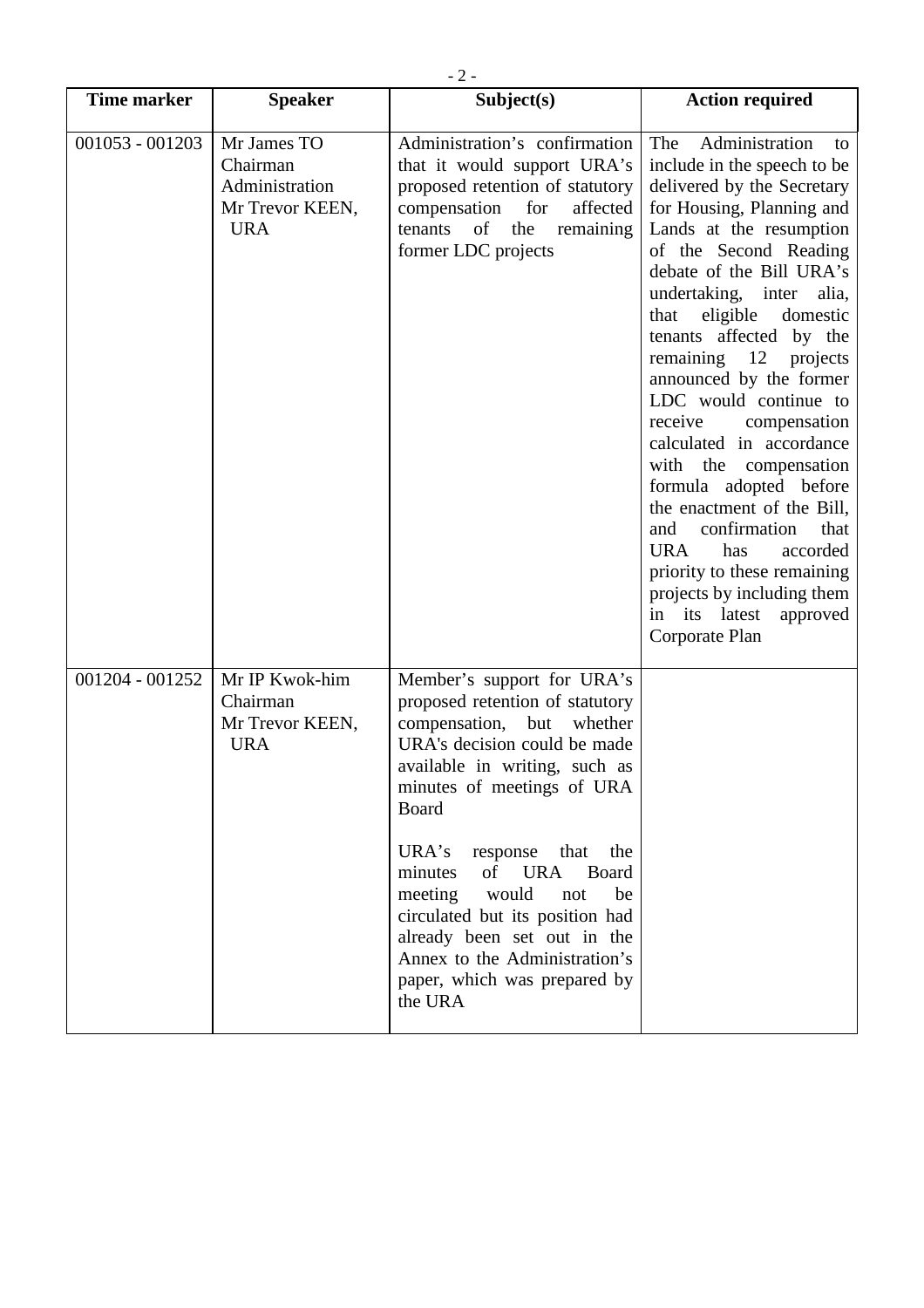| <b>Time marker</b> | <b>Speaker</b>                                           | Subject(s)                                                                                                                                                                                                                                                                                                                                                                                                                                                                                                                                                   | <b>Action required</b> |
|--------------------|----------------------------------------------------------|--------------------------------------------------------------------------------------------------------------------------------------------------------------------------------------------------------------------------------------------------------------------------------------------------------------------------------------------------------------------------------------------------------------------------------------------------------------------------------------------------------------------------------------------------------------|------------------------|
| $001253 - 001755$  | Mr James TO<br>Chairman<br>Mr Trevor KEEN,<br><b>URA</b> | Member's concerns -<br>(a) the means to overcome the<br>difficulty in delineating the<br>boundaries<br>of<br>the<br><b>LDC</b><br>remaining former<br>projects; and<br>(b) collusion between<br>URA<br>and private developers to<br>reduce the boundaries of<br>redevelopment<br>URA's explanation -<br>(a) delineation<br>of<br>the<br>boundaries<br>by<br>statute<br>might not be possible as a<br>result of the changes over<br>the years; and<br>(b) no question of collusion<br>with private developers to<br>reduce the boundaries of<br>redevelopment |                        |
| $001756 - 002150$  | Chairman                                                 | Reference<br>deputations'<br>to<br>submissions (LC Paper Nos.<br>$CB(1)$ 1757/03-04(01)<br>and<br>$1778/03 - 04(01)$                                                                                                                                                                                                                                                                                                                                                                                                                                         |                        |
| $002151 - 003110$  | Mr IP Kwok-him<br>Administration                         | Discussion on LC Paper No.<br>$1742/03 - 04(03)$<br>CB(1)<br>on<br>changes in parties to<br>the<br>tenancy and delivery of notices                                                                                                                                                                                                                                                                                                                                                                                                                           |                        |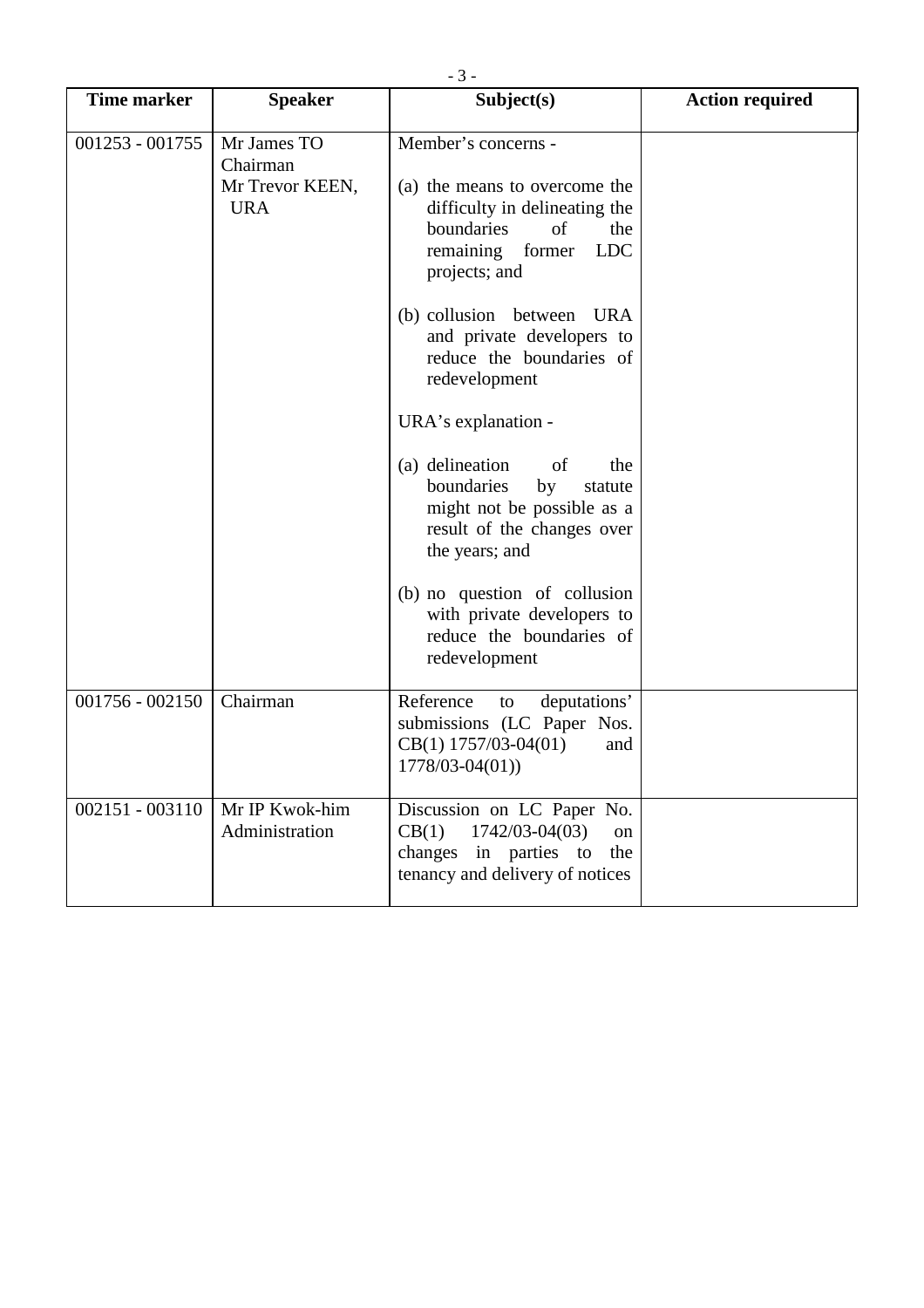| $-4-$              |                            |                                                                                                                                                                                                                                                                                                                                                                                                                                                                                                                                                           |                                                                                                                                        |
|--------------------|----------------------------|-----------------------------------------------------------------------------------------------------------------------------------------------------------------------------------------------------------------------------------------------------------------------------------------------------------------------------------------------------------------------------------------------------------------------------------------------------------------------------------------------------------------------------------------------------------|----------------------------------------------------------------------------------------------------------------------------------------|
| <b>Time marker</b> | <b>Speaker</b>             | Subject(s)                                                                                                                                                                                                                                                                                                                                                                                                                                                                                                                                                | <b>Action required</b>                                                                                                                 |
| 003111 - 005950    | Chairman<br>Administration | Examination<br>of Committee<br>(CSAs)<br>Stage<br>amendments<br>proposed<br>by<br>the<br>Administration (LC Paper No.<br>$CB(1)$ 1778/03-04(03))                                                                                                                                                                                                                                                                                                                                                                                                          | The Administration to<br>(a) refine the drafting of<br>the Chinese version of<br>clause $5(2)$ ; and                                   |
|                    |                            | Clause 5<br>(a) need to review the drafting<br>of Chinese<br>version of<br>CSAs to make it easier to<br>comprehend;<br>(b) explanation on "tenancy is<br>replaced<br>by<br>a<br>new<br>tenancy"<br>under<br>clause<br>$5(2A)(b)$ ; and<br>(c) need to set out in clause<br>$5(2A)$ the applicability of<br>the transitional termination<br>notice to family members<br>residing with the tenant at<br>the time of his/her death,<br>having<br>regard<br>the<br>to<br>provision under section<br>$116(5)$ of the Landlord and<br>(Consolidation)<br>Tenant | (b) advise the application<br>of $5(2A)(c)$ having<br>regard<br>the<br>to<br>prevailing provisions<br>under section $116(5)$<br>of LTO |
|                    |                            | Ordinance (Cap.7) (LTO)                                                                                                                                                                                                                                                                                                                                                                                                                                                                                                                                   |                                                                                                                                        |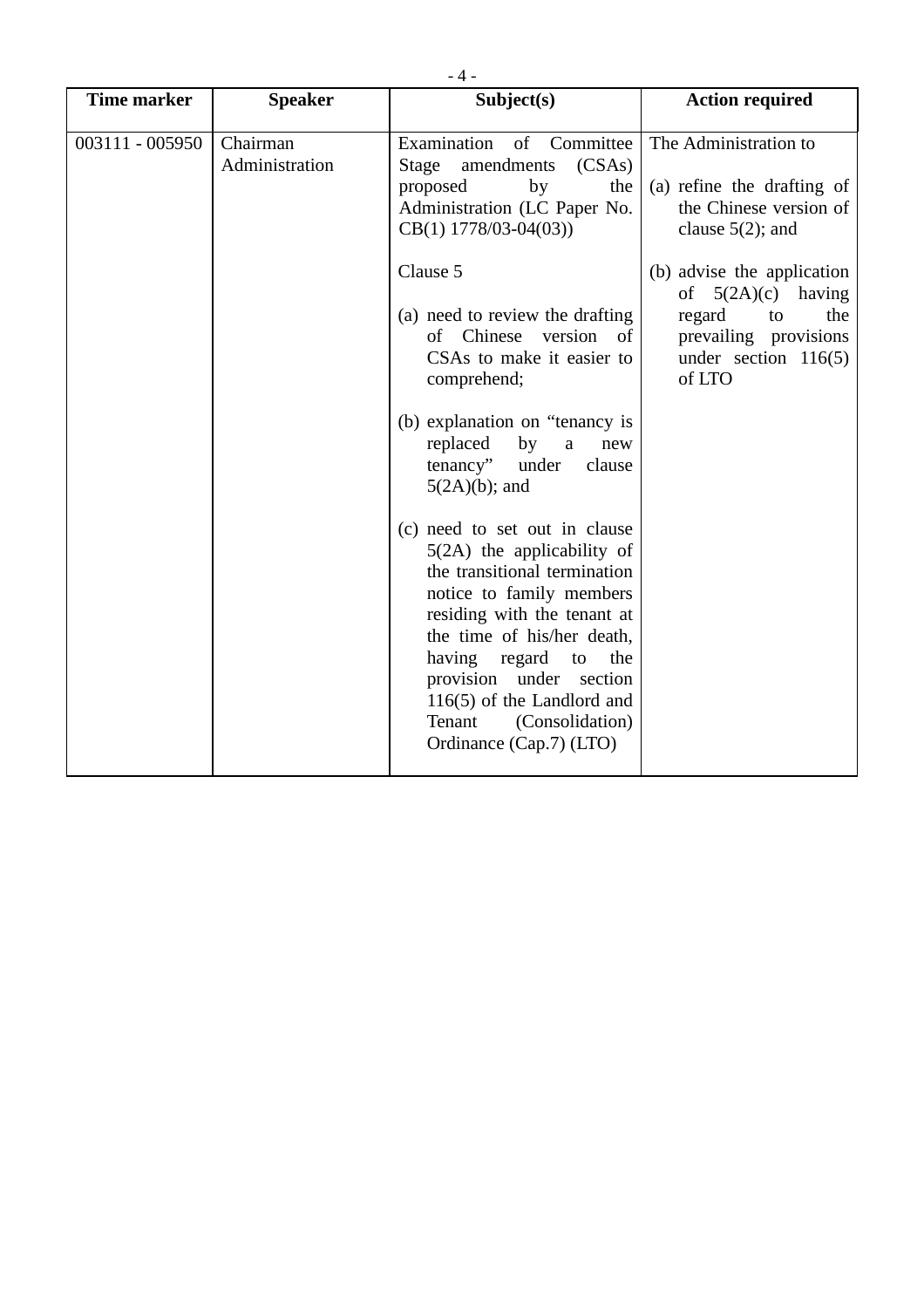| $-5-$              |                                                    |                                                                                                                                                                                                                                                                                                                              |                                                                                                     |
|--------------------|----------------------------------------------------|------------------------------------------------------------------------------------------------------------------------------------------------------------------------------------------------------------------------------------------------------------------------------------------------------------------------------|-----------------------------------------------------------------------------------------------------|
| <b>Time marker</b> | <b>Speaker</b>                                     | Subject(s)                                                                                                                                                                                                                                                                                                                   | <b>Action required</b>                                                                              |
| 005951 - 011424    | Chairman<br>Mr Albert HO<br>ALA1<br>Administration | Examination of clauses 5A and<br>5B, proposed sections 3A, 3B,<br>4, 29 and 30 to the Schedule,<br>and Forms 22A and 22B                                                                                                                                                                                                     | The Administration to<br>"sub-tenant"<br>include<br>under respondent's name<br>in Forms 22A and 22B |
|                    |                                                    | Member's concerns -                                                                                                                                                                                                                                                                                                          |                                                                                                     |
|                    |                                                    | (a) whether<br>the<br>seven-day<br>opposition period<br>under<br>rule 69 of the<br>Lands<br>Tribunal<br>Rules<br>(LTR)<br>could be extended; and                                                                                                                                                                             |                                                                                                     |
|                    |                                                    | (b) whether a company would<br>need to be represented by<br>counsel in its dealings with<br>the Lands Tribunal                                                                                                                                                                                                               |                                                                                                     |
|                    |                                                    | Administration's explanation                                                                                                                                                                                                                                                                                                 |                                                                                                     |
|                    |                                                    | (a) rule 32 of LTR provided<br>for the enlargement or<br>abridgement of time by the<br>Tribunal; and                                                                                                                                                                                                                         |                                                                                                     |
|                    |                                                    | (b) rule 26 of LTR provided<br>that parties might appear<br>and be heard personally or<br>by counsel or solicitor or<br>any person allowed by the<br>Tribunal                                                                                                                                                                |                                                                                                     |
| $011425 - 011656$  | Chairman<br>Mr Albert HO<br>Administration         | Mr Albert HO's introduction<br>on his proposed CSA to retain<br>security of tenure restrictions<br>for tenements with rateable<br>values (RV) below \$60,000<br>(CSA at LC Paper No.<br>$CB(1) 1594/03-04(02)$ and the<br>Administration's response at<br>LC Paper No CB(1) 1742/03-<br>04(04)<br>(a) removal of security of |                                                                                                     |
|                    |                                                    | tenure provisions should be<br>by phases<br>subject<br>to<br>reviews after each phase;<br>and                                                                                                                                                                                                                                |                                                                                                     |
|                    |                                                    | (b) proposed CSA to<br>be<br>revised<br>for<br>to<br>cater<br>valuation of sub-tenancies                                                                                                                                                                                                                                     |                                                                                                     |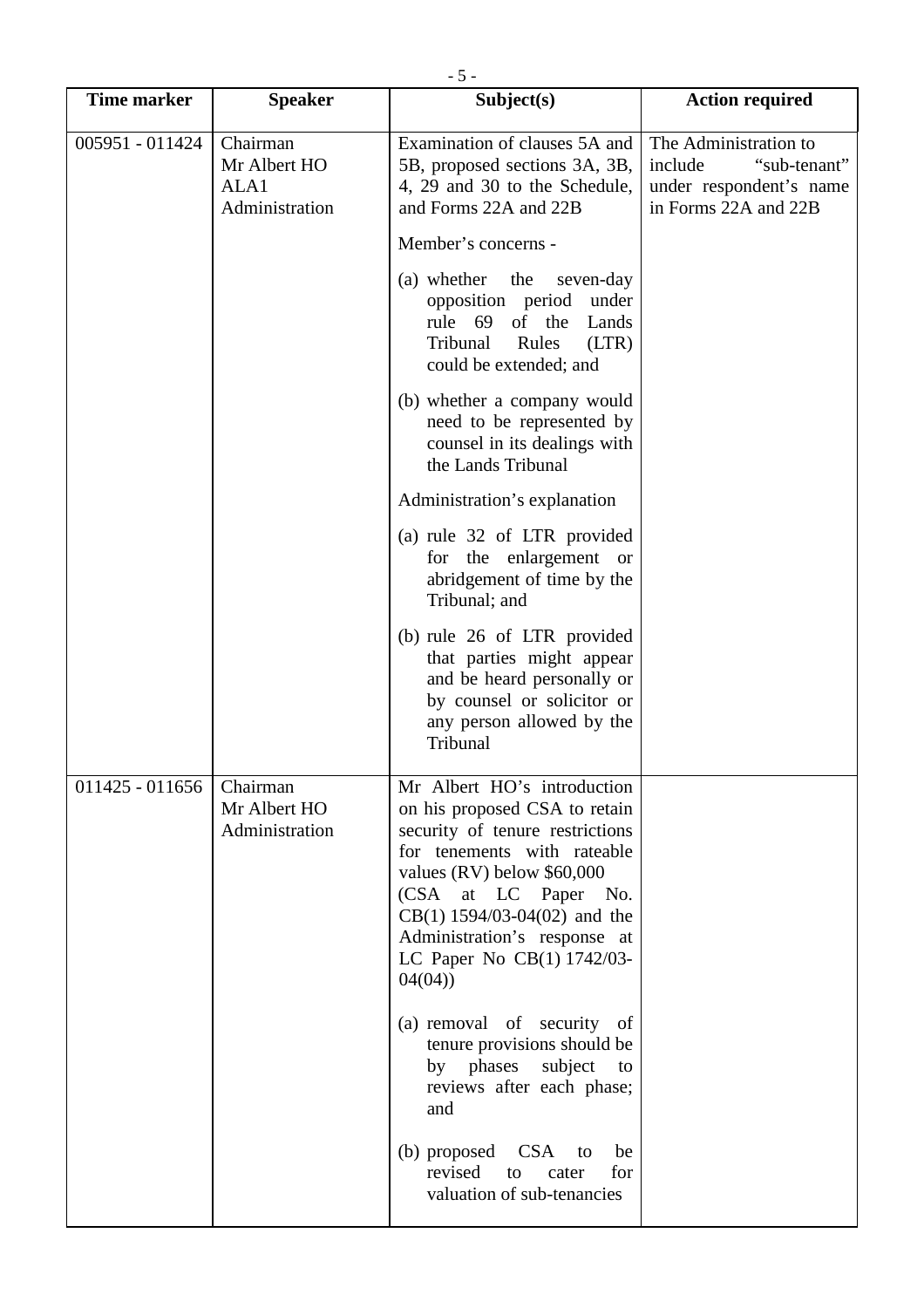| <b>Time marker</b> | <b>Speaker</b>                              | Subject(s)                                                                                                                                                                                                                                                                                                                                                                                                                                                                                                                                                                                                                                                           | <b>Action required</b> |
|--------------------|---------------------------------------------|----------------------------------------------------------------------------------------------------------------------------------------------------------------------------------------------------------------------------------------------------------------------------------------------------------------------------------------------------------------------------------------------------------------------------------------------------------------------------------------------------------------------------------------------------------------------------------------------------------------------------------------------------------------------|------------------------|
|                    |                                             |                                                                                                                                                                                                                                                                                                                                                                                                                                                                                                                                                                                                                                                                      |                        |
| 011657 - 012636    | Administration                              | Administration<br>objected<br>to<br>Mr Albert HO's CSA<br>on<br>various policy and operational<br>grounds as highlighted in its<br>previous paper (LC Paper No.<br>$CB(1) 1742/03-04(04))$                                                                                                                                                                                                                                                                                                                                                                                                                                                                           |                        |
| 012637 - 013600    | Mr James TIEN<br>Administration<br>Chairman | Member's views -<br>(a) high vacancy rate<br>for<br>tenements with RV below<br>\$60,000;<br>(b) need to protect landlords at<br>the lower-end market; and<br>(c) request for breakdown on<br>the number of tenements as<br>against their respective<br><b>RVs</b><br>Administration's response -<br>Government's<br>$(a)$ it<br>was<br>responsibility to take care<br>of the housing needs of the<br>underprivileged and this<br>responsibility should not<br>be imposed upon private<br>landlords; and<br>(b) reference table<br>on<br>the<br>number of tenements as<br>against their respective<br>RVs tabled at meeting (LC<br>Paper No. CB(1) 1778/03-<br>04(02) |                        |
|                    |                                             |                                                                                                                                                                                                                                                                                                                                                                                                                                                                                                                                                                                                                                                                      |                        |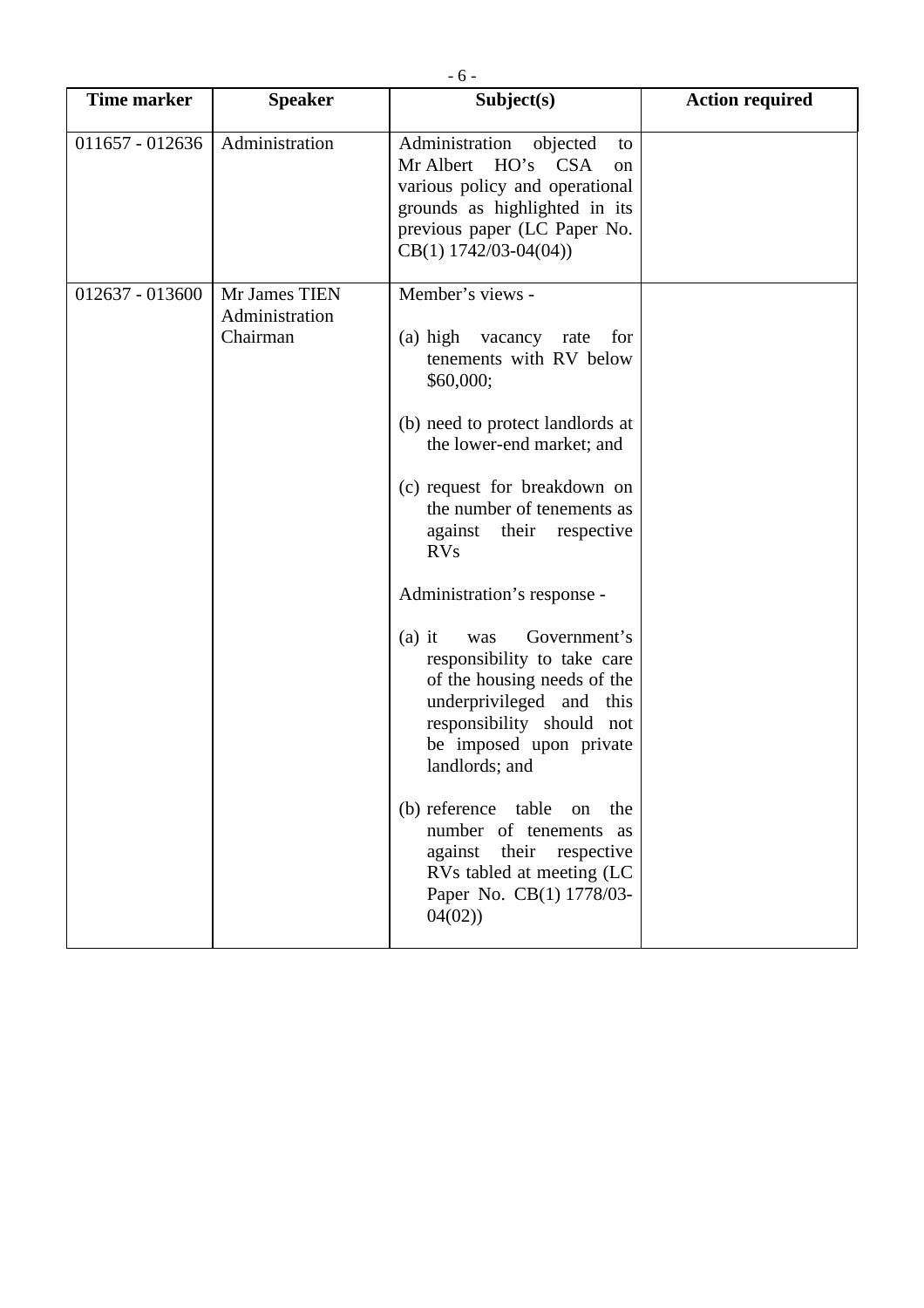| $-7-$              |                                |                                                                                                                                                                                                             |                        |
|--------------------|--------------------------------|-------------------------------------------------------------------------------------------------------------------------------------------------------------------------------------------------------------|------------------------|
| <b>Time marker</b> | <b>Speaker</b>                 | Subject(s)                                                                                                                                                                                                  | <b>Action required</b> |
| 013601 - 014048    | Mr Albert HO<br>Administration | Member's views -<br>(a) security of tenure had been<br>maintained for decades and<br>should not be removed in<br>one go; and                                                                                |                        |
|                    |                                | (b) housing needs of<br>the<br>underprivileged were not<br>properly addressed as the<br>Housing Authority was not<br>prepared to relax<br>the<br>eligibility criteria<br>for<br>public housing for clearees |                        |
|                    |                                | Administration's response                                                                                                                                                                                   |                        |
|                    |                                | (a) those who met eligibility<br>criteria were offered public<br>housing; and                                                                                                                               |                        |
|                    |                                | (b) compassionate rehousing<br>offered in deserving cases                                                                                                                                                   |                        |
| $014049 - 014251$  | Mr IP Kwok-him                 | Members of the Democratic<br>Alliance for Betterment of<br>Hong Kong's reservation on<br>Mr HO's CSA -                                                                                                      |                        |
|                    |                                | (a) need to balance interest of<br>both landlords and tenants;<br>and                                                                                                                                       |                        |
|                    |                                | (b) query on the basis upon<br>which the RV threshold of<br>\$60,000 was arrived at                                                                                                                         |                        |
| $014252 - 014652$  | Mr CHAN Kam-lam                | Objection against Mr HO's<br>$CSA -$                                                                                                                                                                        |                        |
|                    |                                | (a) removal of security of<br>tenure would help address<br>the problem of rogue<br>tenants; and                                                                                                             |                        |
|                    |                                | (b) setting of RV threshold at<br>\$60,000<br>was<br>not<br>appropriate as it would<br>include tenements which<br>were not at the low-end<br>market                                                         |                        |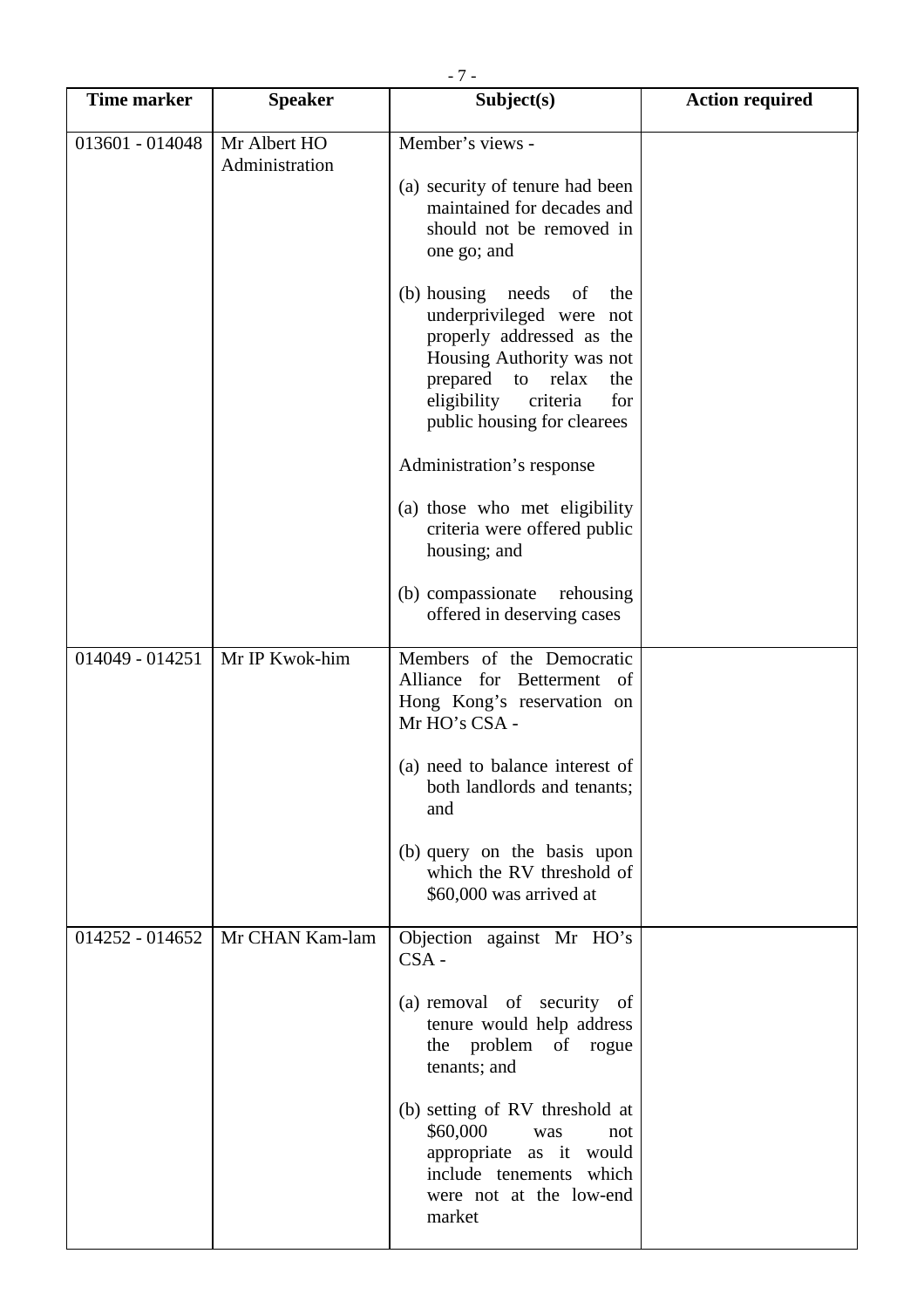| <b>Time marker</b> | <b>Speaker</b>                              | Subject(s)                                                                                                                                                                                                                                                                                                                                                                                                                                                                                                                                                                                                                                                                                                 | <b>Action required</b> |
|--------------------|---------------------------------------------|------------------------------------------------------------------------------------------------------------------------------------------------------------------------------------------------------------------------------------------------------------------------------------------------------------------------------------------------------------------------------------------------------------------------------------------------------------------------------------------------------------------------------------------------------------------------------------------------------------------------------------------------------------------------------------------------------------|------------------------|
| 014653 - 014952    | Mr Andrew WONG                              | Members of the Democratic<br>Party (DP) should rethink its<br>amendment and propose a time<br>table for relaxation of security<br>of tenure                                                                                                                                                                                                                                                                                                                                                                                                                                                                                                                                                                |                        |
| 014953 - 015735    | Mr James TIEN<br>Chairman<br>Administration | Member's views -<br>(a) support removal of security<br>of tenure; and<br>(b) request for profiles<br>of<br>landlords of properties at<br>the low-end market<br>Administration's response -<br>(a) statistics<br>showed<br>that<br>at the low-end<br>tenants<br>market did not heavily rely<br>security of tenure<br>on<br>protection since most of<br>tenancies lasted for less<br>than four years;<br>(b) there was<br>already<br>an<br>adequate supply of low-<br>value rental units in the<br>market; and<br>(c) there<br>practical<br>were<br>difficulties<br>in<br>implementing<br>partial<br>retention of security of<br>tenure in particular for new<br>tenements when RV had<br>yet to be assessed |                        |
| 015736 - 020143    | Mr CHAN Kam-lam                             | Discussion on the effect of the<br>Bill on rogue tenants                                                                                                                                                                                                                                                                                                                                                                                                                                                                                                                                                                                                                                                   |                        |